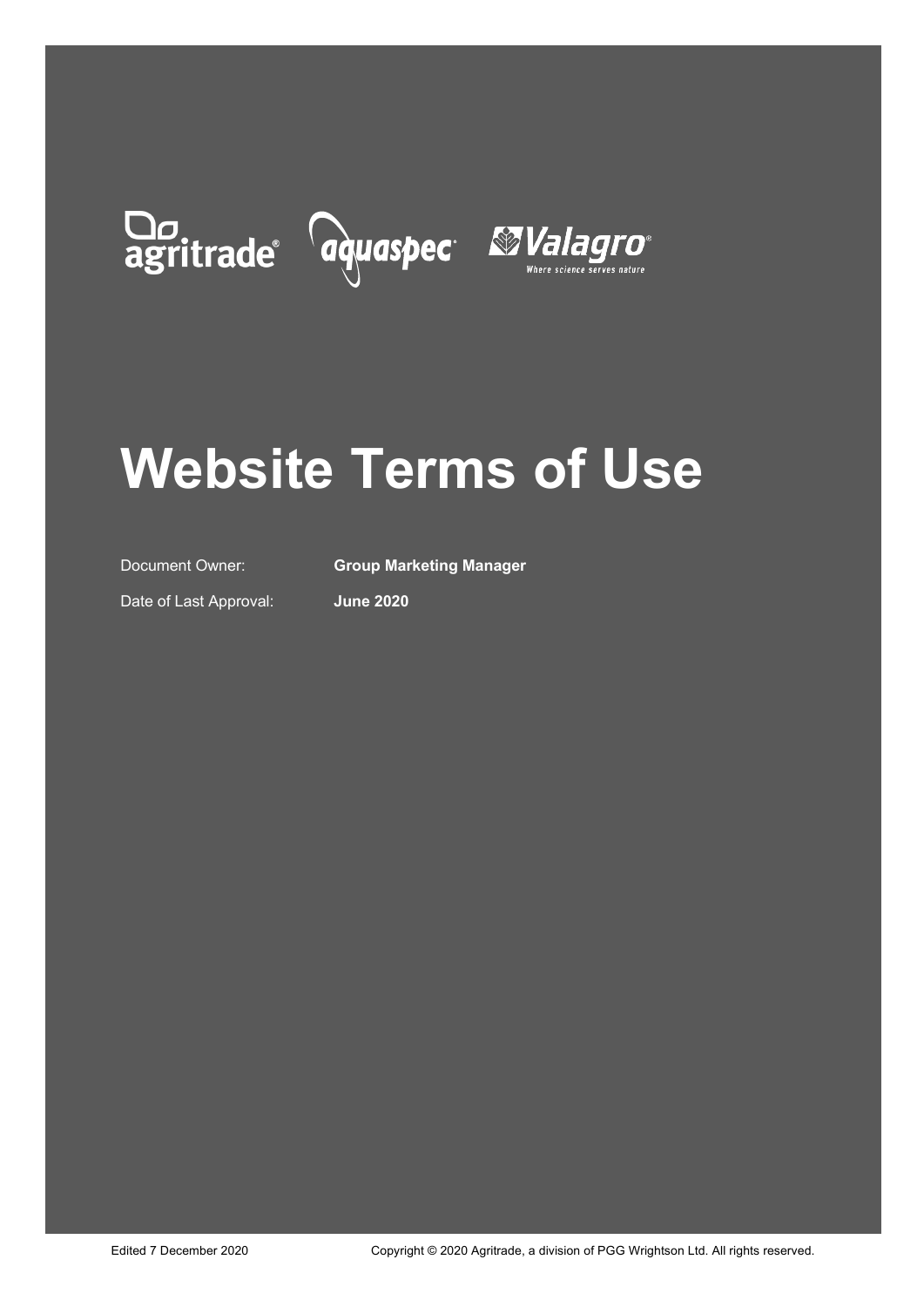#### **1 Acceptance of these Website Terms of Use**

- 1.1 These Terms of Use apply to the following websites and related pages which are owned by Agritrade:
	- www.nzagritrade.co.nz
	- www.aquaspec.co.nz
	- www.valagropacific.co.nz
- 1.2 Use of our websites is subject to these Terms of Use and our [Privacy Policy](https://www.nzagritrade.co.nz/Privacy-Policy) available on our websites, as well as any specific terms posted within the website and all applicable laws. By accessing and browsing our websites you represent that you have read, understood and accepted these Terms of Access and agree to be bound by them. If you do not agree to these Terms of Use, please do not access or use our websites.

#### **2 Information on Website**

- 2.1 The information on our websites has been provided by us or our suppliers for general informational purposes only and does not constitute technical or other professional advice. We try to keep the information up to date. All images are indicative and for illustrative purposes only. We may at any time change the information available on our websites, without notice, including discontinuing all or any aspects of a website. We will not be liable for any loss or damage which may arise directly or indirectly as a result of such changes.
- 2.2 No content on our websites can or may change any contract for products or services that you may have with us.
- 2.3 When transmitting your personal information over this site, please remember that the internet is not a secure environment.
- 2.4 Our websites are professionally hosted and operate in a secure environment. You should however be aware that there is always an inherent risk in transmitting your personal information via the Internet.
- 2.5 To make sure you are accessing a secure server, check for the unbroken key or closed lock symbol located generally either at the bottom left or top right of your browser window. If it appears, then a secure connection (TLS) is active. You can double check this by looking at the URL as well. If TLS is active, then the first characters of that line will read 'https' rather than just 'http'. It is important for you to protect against unauthorised access to your password and to your computer and/or device.
- 2.6 Ensure you logout when you have finished visiting our websites especially if you accessed them from a shared computer and/or device.
- 2.7 We strongly recommend that you seek independent advice before acting on any information on our websites. Our websites are not designed for the purpose of providing personal financial or investment advice.

#### **3 Website Links**

3.1 We may include ads or links to external sites and third-party material, advertising and promotions. We do not control, review or endorse any advertised product or service, or the external sites. The responsibility for the content of any ad appearing on our websites (including hyperlinks to advertisers' own websites) rests solely with the advertisers. Links to any other sites are provided for convenience only and do not represent any recommendation or endorsement by us of the products or services offered by the site owner. Any dealings you have with any such third party are solely between you and that third party and, to the extent that we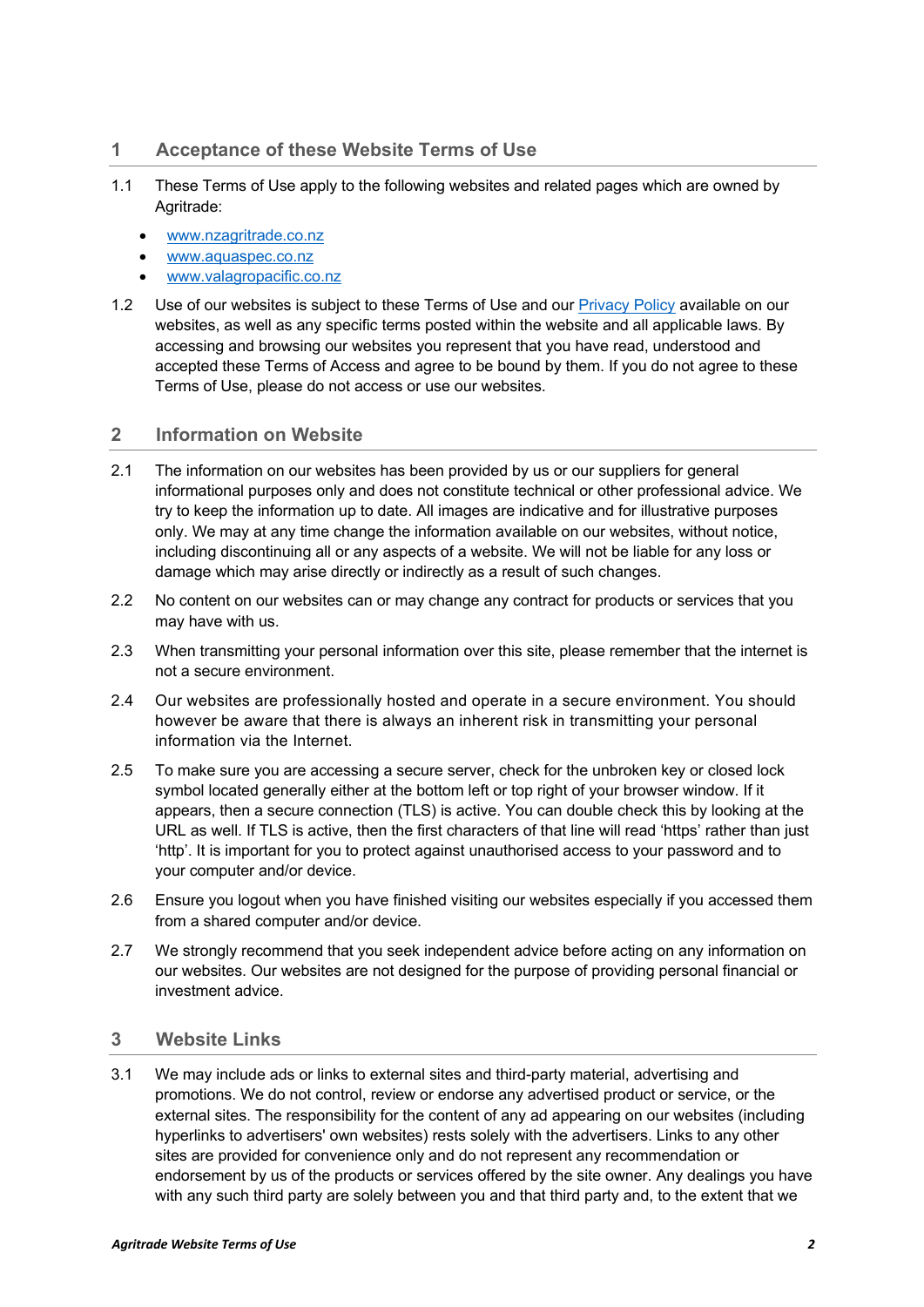assist you in such dealings, we do so purely as an agent for the relevant third party. While we have taken reasonable care to ensure that all such advertisers and third parties are reputable, we will not be responsible for the contents of any third party material or promotion or be liable for any direct or indirect loss or damage suffered by you (or any other party) as a result of accessing, using, relying on or trading with such third parties.

- 3.2 When a third-party website is accessed from this site, users depart our websites. We will have no liability in respect of any loss or damage arising from any use of a link to a third-party, on our websites.
- 3.3 In accordance with recognised internet courtesy, if you wish to link our websites to your website, consent must be sought in writing from us before doing so. Please contact agritrade@nzagritrade.co.nz. If you create a link to any of our websites, you remain fully responsible for any consequences of that link, and you will fully indemnify us against all costs, claims, damages, losses and other liabilities arising from, or in connection with, that link.

#### **4 Intellectual Property**

4.1 We own and retain copyright and all other intellectual property rights in all information and data on our websites. We reserve all our rights in such material. You acknowledge and agree that all content and materials available on our websites are protected by copyrights, trademarks or other intellectual property rights and laws. No content or material on our websites may be reproduced, adapted, linked to, distributed or used in any way without our prior written consent. However, you may print or download and temporarily store one copy of the materials or content on our websites on any single computer for your personal, non-commercial use, provided you keep intact all copyright and other proprietary notices. Otherwise you must not copy, display, modify, reproduce, store in a retrieval system, transmit (in any form or by any means), distribute, use for creating derivative works or use in any other way for commercial or public purposes any part of our websites without our prior written consent. Modification of any of the materials or use of the materials for any other purpose will be a breach of our copyright and other intellectual property rights.

#### **5 Use of Information**

- 5.1 Information on our websites must not be modified by any user. You may not use any software, programme, algorithm, methodology or other automatic device or tool, including any spider, robot, or otherwise, to monitor, copy, collect or harvest any data, information or content found on our websites, or use any manual process for the same purpose.
- 5.2 Agritrade's websites collect the domain names, not the email addresses of visitors. Our web server may require you to place a "cookie" (small data file) on your computer's hard drive or device, in order to track statistical information about navigation to and throughout certain areas of the site. If you are just surfing and reading information on our website, then we collect and store the following information about your visit:
	- the IP address of your machine when connected to the Internet and the domain name from which you are accessing the Internet
	- the operating system and the browser your device uses, and any search engine you are using
	- the date and time you are visiting
	- the URLs of the pages you visit
	- if you provide it, your email address.

We use that information to measure the number of visitors to different parts of the site and, for example, to measure the effectiveness of advertising.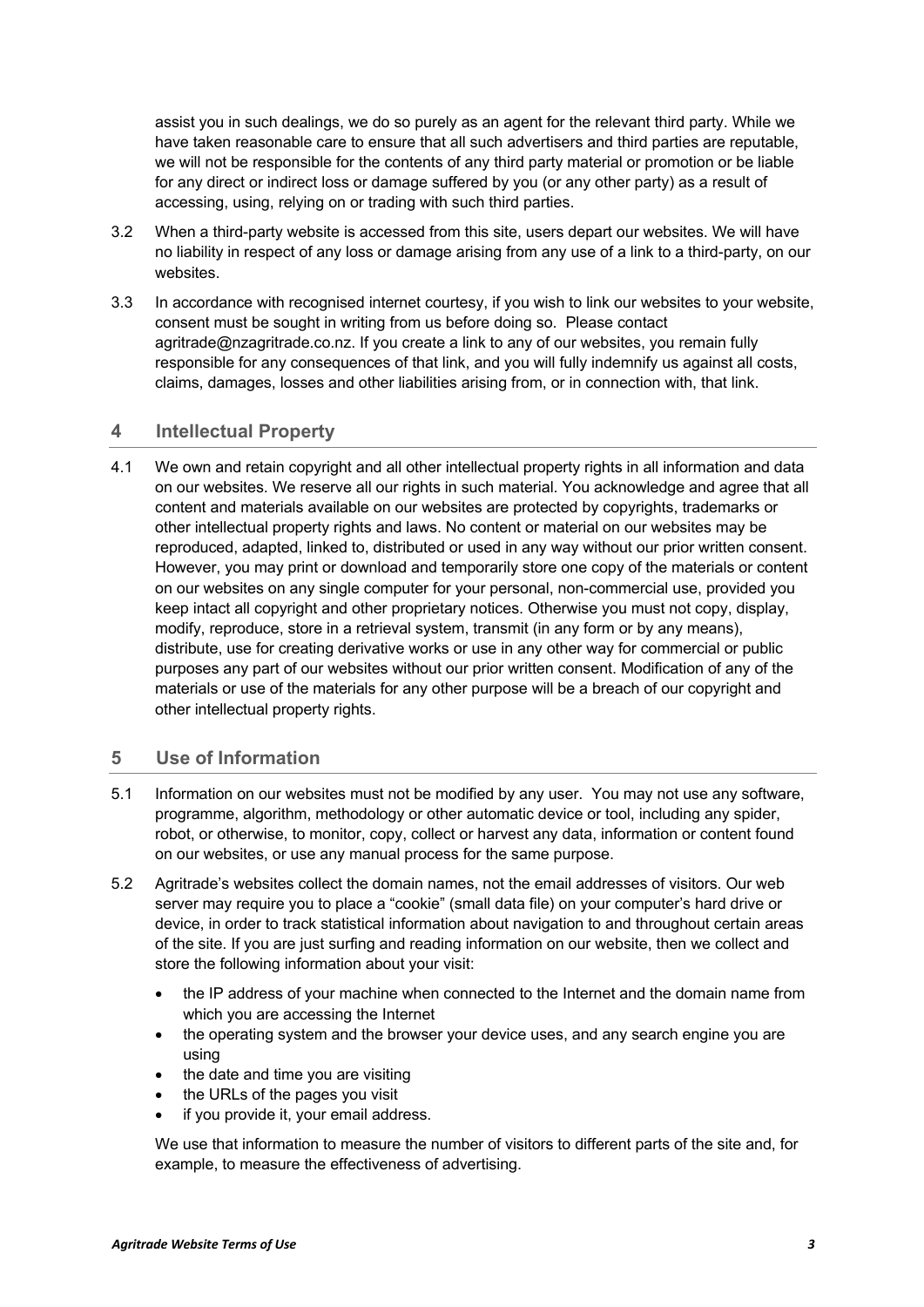5.3 We use email open and click tracking including cookies, a single pixel image for tracking and link redirects for tracking clicks, for us to get a better understanding of which email communications are of most interest to you so we can provide you with a better experience by sending relevant and interesting email communications.

#### **6 Privacy and Disclaimers**

- 6.1 **Privacy:** We take your privacy seriously. Where personal information is collected, we comply with the Privacy Act 2020 and our privacy policy. In using our websites you acknowledge that you have read and accept our [Privacy Policy.](https://www.nzagritrade.co.nz/Privacy-Policy)
- 6.2 **Availability:** Our websites, and the content and material on them, are provided on an "as is", "as available" basis. We are not liable for any system unavailability or any corruption of any data or information held by us, or for any loss that is incurred because our websites are unavailable. We reserve the right to modify, disable access to or discontinue, temporarily or permanently, all or part of our websites or any information contained on our websites without liability or notice to you.
- 6.3 **No warranties:** To the fullest extent permitted by law, we exclude and disclaim all warranties, express or implied, in relation to our websites and use of our websites - including (without limitation) warranties as to accuracy, completeness and fitness for any particular purpose.
- 6.4 **Our liability:** You use our websites at your own risk. You agree that we are not responsible in contract, tort, negligence, equity or in any other way for any loss, damage or harm arising out of your use of our websites, or your reliance on any information contained on, or accessed through, our websites, or if your information is inadvertently released by us or accessed by third parties without our consent. If for any reason we cannot rely on the above exclusion of liability, our liability to you will be limited to direct physical loss suffered by you to a maximum of \$50 per claim. In no event will we be liable for any loss of profit, savings, data, goodwill or business opportunity or for any indirect or consequential loss or for general or special damages.

#### **7 Other Legal Terms**

- 7.1 **Severability:** If any part of these Terms of Use is held to be invalid, unenforceable or illegal for any reason, then that part shall be severed or amended to the minimum extent necessary for the balance of these Terms of Use to continue in full force and effect.
- 7.2 **Entire agreement:** These Terms of Use contain everything we have agreed in relation to your use of our websites unless specifically stated otherwise. You cannot rely on anything else said or done by us (any of our representatives).
- 7.3 **Variation:** We may amend these Terms of Use from time to time. Amendments will be effective when posted on our websites. You are responsible for ensuring you are familiar with our latest Terms of Use. Your continued use of our websites represents your agreement to be bound by these terms as amended.
- 7.4 **Governing law and Jurisdiction:** New Zealand law governs our websites. These Terms of Use and your use of our websites and our websites are controlled and operated from our offices in New Zealand. You agree to the jurisdiction of New Zealand's Courts. We make no representation that links or materials on our websites are appropriate or available for use in any other location. If you choose to use our websites from a location outside New Zealand then you are solely responsible for compliance with local laws, if and to the extent that such laws are applicable. To the fullest extent permitted by law, we will not be liable for any failure of our websites to comply with the laws of any other country.
- 7.5 **Rights reserved**: We reserve any other rights available to us which are not expressly set out in these Terms of Use.